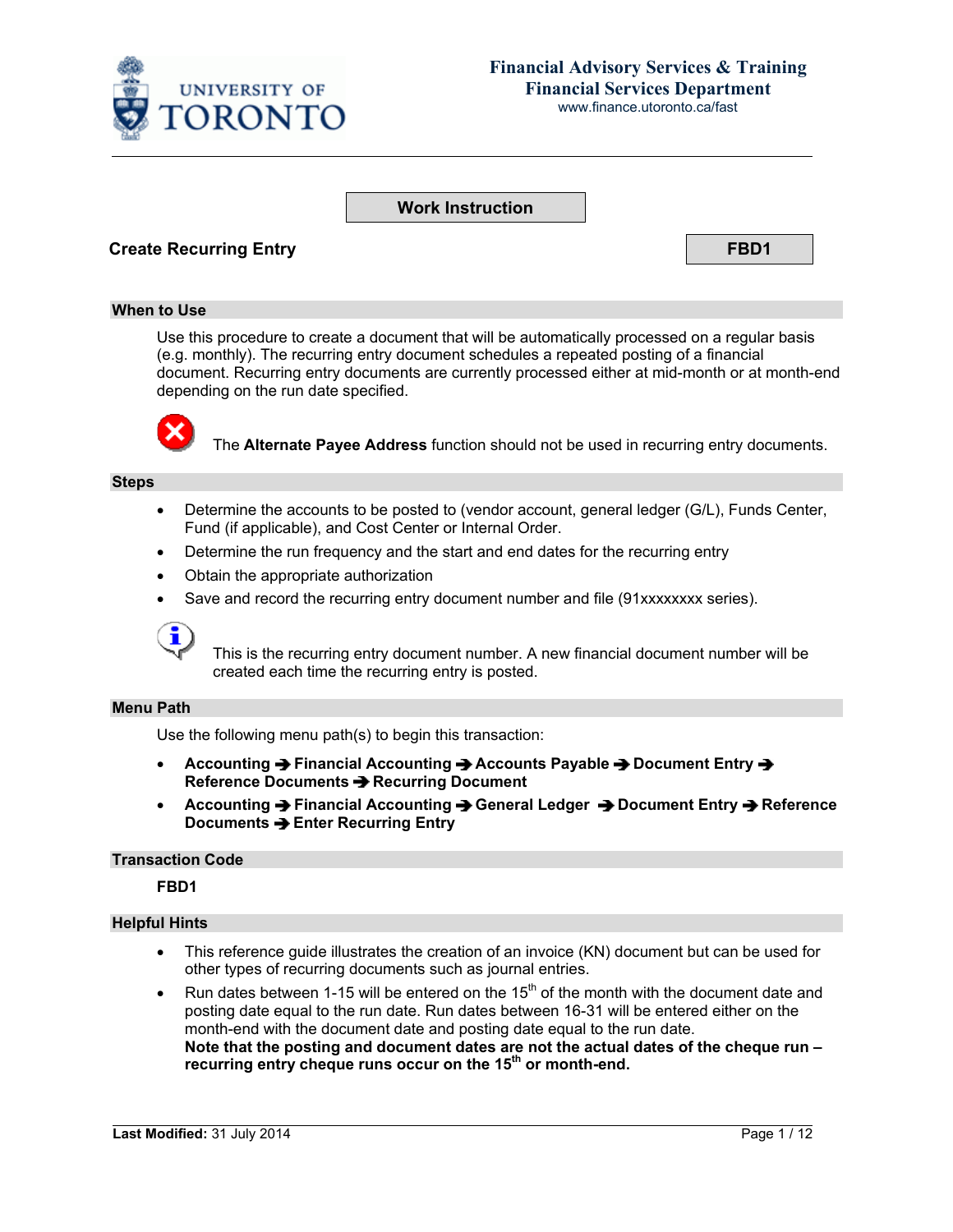

• To confirm that a recurring entry was successfully posted, run the FI Postings line item report for the funds center (or funds center / fund combination) using the variant for recurring entries (**/RECURNG\_LST**). If the recurring entry did not post, a manual correction is required – recurring entries are **not** re-run.



Reference Guide: FI Postings Line Item Report [http://www.finance.utoronto.ca/Assets/Finance+Digital+Assets/qrg/reporting/lineitems/fipostings.pdf](http://finance.utoronto.ca/wp-content/uploads/2015/10/fipostings.pdf)

• Review and revise older long-standing recurring entries whenever the University financial policy or procedures change, such as tax code changes.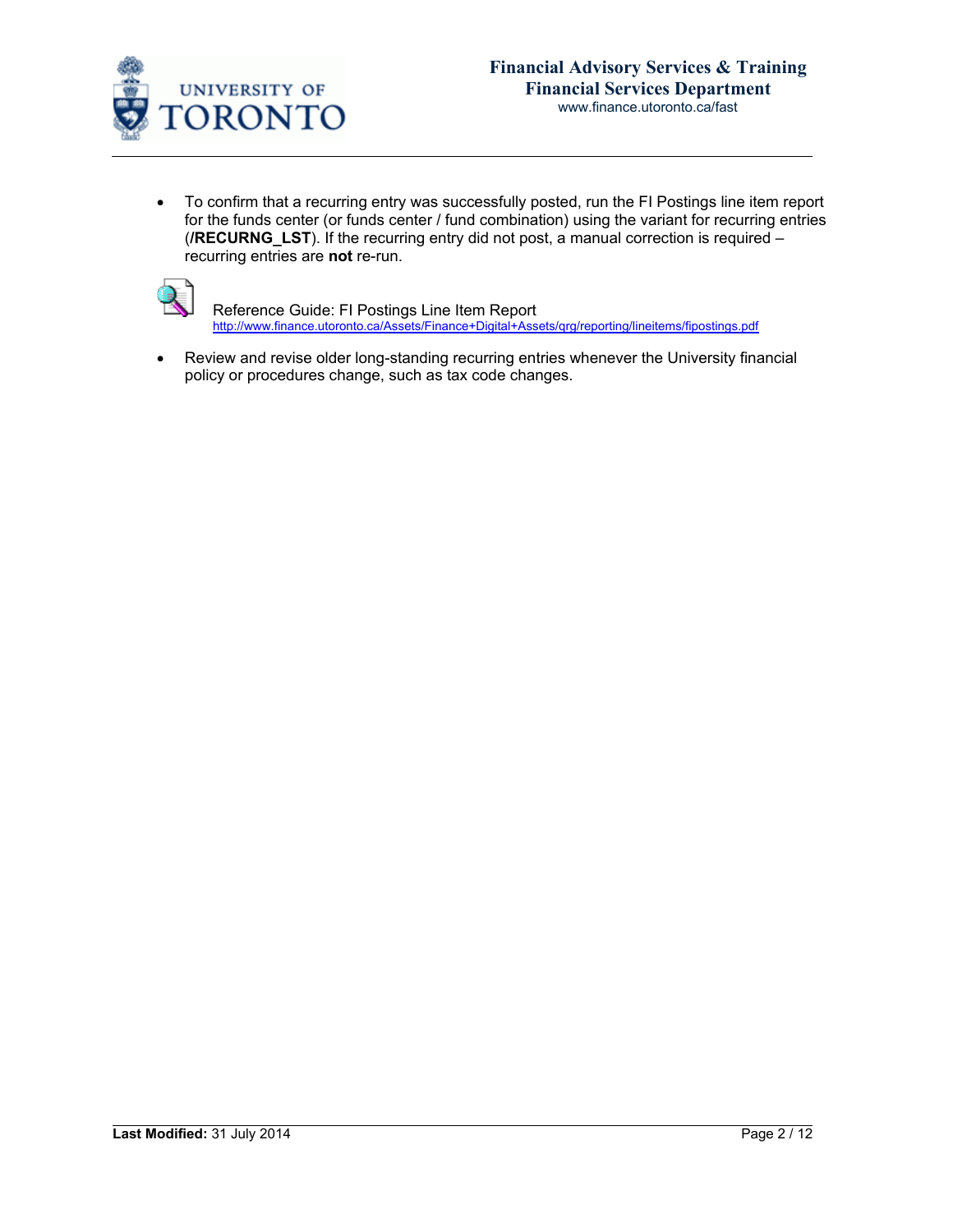

#### **Detailed Procedure**

**1.** Start the transaction using the menu path or transaction code.

## **SAP Easy Access University of Toronto Menu**

| Menu Edit Favorites Extras System Help                                                                                                                                                                                                                                                                                                                                                                                                                                                                                                                                                                                                                                                                                                                                                                                                                                                                                                                                                                                                                                                                                                                                                                                                         | 口回区                                                             |
|------------------------------------------------------------------------------------------------------------------------------------------------------------------------------------------------------------------------------------------------------------------------------------------------------------------------------------------------------------------------------------------------------------------------------------------------------------------------------------------------------------------------------------------------------------------------------------------------------------------------------------------------------------------------------------------------------------------------------------------------------------------------------------------------------------------------------------------------------------------------------------------------------------------------------------------------------------------------------------------------------------------------------------------------------------------------------------------------------------------------------------------------------------------------------------------------------------------------------------------------|-----------------------------------------------------------------|
| Ø                                                                                                                                                                                                                                                                                                                                                                                                                                                                                                                                                                                                                                                                                                                                                                                                                                                                                                                                                                                                                                                                                                                                                                                                                                              |                                                                 |
| <b>SAP Easy Access University of Toronto Menu</b>                                                                                                                                                                                                                                                                                                                                                                                                                                                                                                                                                                                                                                                                                                                                                                                                                                                                                                                                                                                                                                                                                                                                                                                              |                                                                 |
| <b>BEDEE</b> 2 -                                                                                                                                                                                                                                                                                                                                                                                                                                                                                                                                                                                                                                                                                                                                                                                                                                                                                                                                                                                                                                                                                                                                                                                                                               |                                                                 |
| $\sqrt{\phantom{a}}$ Favorites<br>$\triangleright$ $\Box$ Create Internal Orders<br>⊵ □ мово<br>D El Funded Research Digest - FRD (Research)<br>$\heartsuit$ SAP menu<br>$\triangleright$ $\Box$ Office<br>$\triangleright$ $\Box$ Logistics<br>$\triangledown$ $\bigodot$ Accounting<br>$\heartsuit$ $\heartsuit$ Financial Accounting<br>$\triangleright$ $\Box$ General Ledger<br>$\triangleright$ $\Box$ Accounts Receivable<br>$\sqrt{\phantom{a}}$ Accounts payable<br>$\triangledown$ $\bigcirc$ Document entry<br>P FB60 - Invoice<br>© ZER01 - Employee Expense Reimbursement D.D.<br>P FB65 - Credit memo<br><b>⊙</b> FV60 - Park/edit invoice<br>P FV65 - Park/edit credit memo<br>← F-59 - Payment request<br>$\triangleright$ $\Box$ Outgoing payment<br>$\triangleright$ $\Box$ Down payment<br>$\triangledown$ $\bigodot$ Reference documents<br>P FKMT - Account assignment model<br>P FBD1 - Recurring document<br>PF-01 - Sample document<br>$D$ $\Box$ Other<br>$\triangleright$ $\Box$ Document<br>$\triangleright$ $\Box$ Account<br>$\triangleright$ $\Box$ Master records<br>P <b>C</b> Periodic Processing<br>$\triangleright$ $\Box$ Withholding Tax<br>▷ □ Information System<br>$\triangleright$ $\Box$ Environment | $\frac{1}{\sqrt{2}}$<br>$\frac{1}{\sqrt{2}}$<br>$\triangleleft$ |

**2.** Double-click  $\widehat{P}$  FBD1 - Recurring document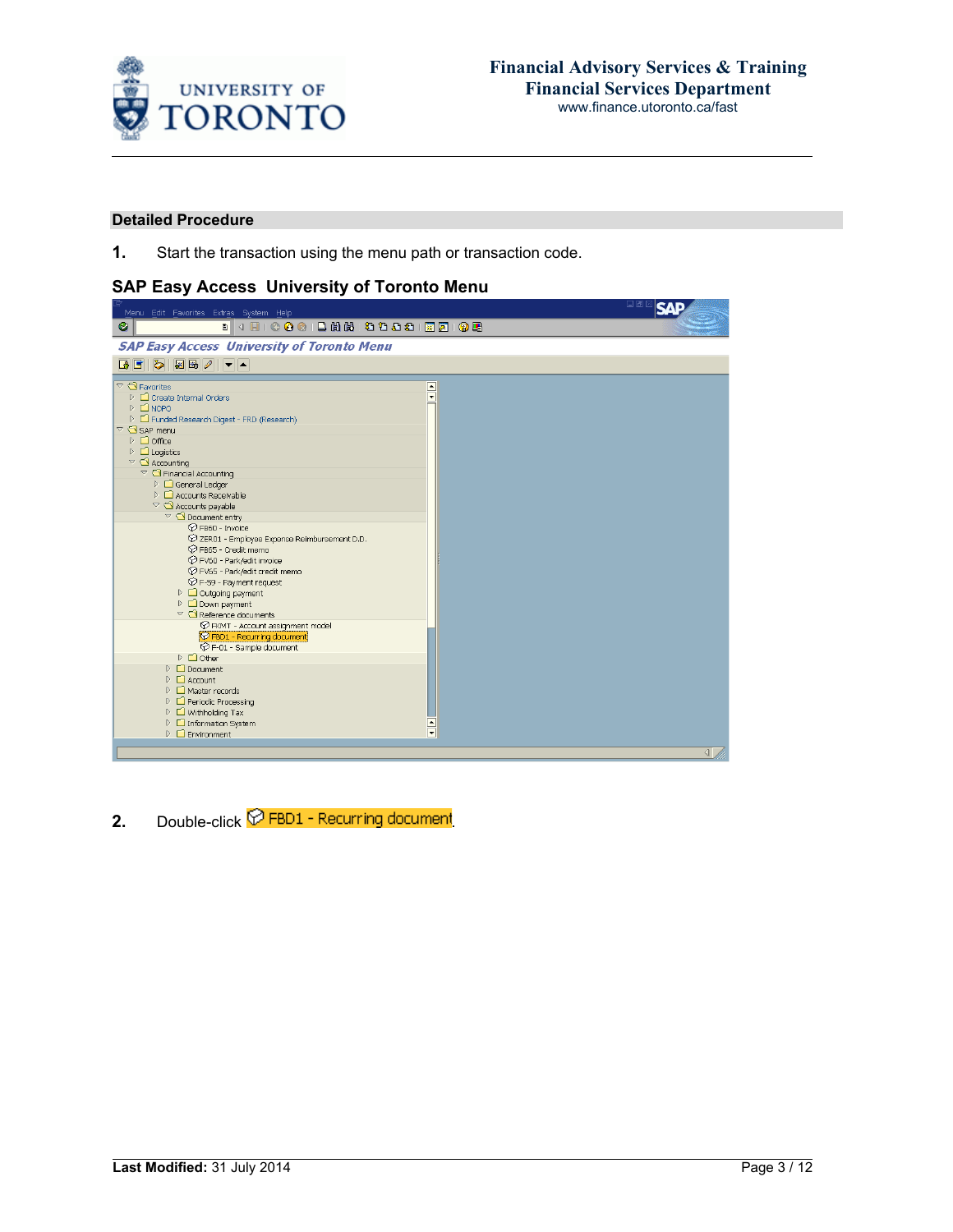

## **Enter Recurring Entry: Header Data**

| . 4 8 6 6 6 8 8 8 8 9 9 8 9 8 8 9 8 8<br>Ø<br><b>Enter Recurring Entry: Header Data</b><br>Fast Data Entry $\bigotimes$ Account Assignment Model $\bigotimes$ Post with reference<br>UOFT <sup>e</sup><br>Recurring entry run<br>First run on<br>Last run on<br>Interval in months<br>Run date<br>Run schedule<br>Transfer amounts in local currency<br>$\Box$ Copy texts<br>Transfer tax amounts in local currency<br>Document header information /<br>CAD<br>Document Type<br>$\mathbb{R}$<br>Currency/Rate<br>23.06.2010<br>Translatn Date<br>Reference<br>Document Header Text<br>Trading Part.BA<br>First line item<br>SGL Ind<br>PstKy<br>Account<br>TType<br>$\overline{\mathbb{I}}$ | Document Edit Goto Extras Settings Environment System Help | 口回区<br>SΛ |
|---------------------------------------------------------------------------------------------------------------------------------------------------------------------------------------------------------------------------------------------------------------------------------------------------------------------------------------------------------------------------------------------------------------------------------------------------------------------------------------------------------------------------------------------------------------------------------------------------------------------------------------------------------------------------------------------|------------------------------------------------------------|-----------|
|                                                                                                                                                                                                                                                                                                                                                                                                                                                                                                                                                                                                                                                                                             |                                                            |           |
|                                                                                                                                                                                                                                                                                                                                                                                                                                                                                                                                                                                                                                                                                             |                                                            |           |
|                                                                                                                                                                                                                                                                                                                                                                                                                                                                                                                                                                                                                                                                                             |                                                            |           |
|                                                                                                                                                                                                                                                                                                                                                                                                                                                                                                                                                                                                                                                                                             | Company Code                                               |           |
|                                                                                                                                                                                                                                                                                                                                                                                                                                                                                                                                                                                                                                                                                             |                                                            |           |
|                                                                                                                                                                                                                                                                                                                                                                                                                                                                                                                                                                                                                                                                                             |                                                            |           |
|                                                                                                                                                                                                                                                                                                                                                                                                                                                                                                                                                                                                                                                                                             |                                                            |           |
|                                                                                                                                                                                                                                                                                                                                                                                                                                                                                                                                                                                                                                                                                             |                                                            |           |
|                                                                                                                                                                                                                                                                                                                                                                                                                                                                                                                                                                                                                                                                                             |                                                            |           |
|                                                                                                                                                                                                                                                                                                                                                                                                                                                                                                                                                                                                                                                                                             |                                                            |           |
|                                                                                                                                                                                                                                                                                                                                                                                                                                                                                                                                                                                                                                                                                             |                                                            |           |
|                                                                                                                                                                                                                                                                                                                                                                                                                                                                                                                                                                                                                                                                                             |                                                            |           |
|                                                                                                                                                                                                                                                                                                                                                                                                                                                                                                                                                                                                                                                                                             |                                                            |           |
|                                                                                                                                                                                                                                                                                                                                                                                                                                                                                                                                                                                                                                                                                             |                                                            |           |
|                                                                                                                                                                                                                                                                                                                                                                                                                                                                                                                                                                                                                                                                                             |                                                            |           |
|                                                                                                                                                                                                                                                                                                                                                                                                                                                                                                                                                                                                                                                                                             |                                                            |           |
|                                                                                                                                                                                                                                                                                                                                                                                                                                                                                                                                                                                                                                                                                             |                                                            |           |
|                                                                                                                                                                                                                                                                                                                                                                                                                                                                                                                                                                                                                                                                                             |                                                            |           |
|                                                                                                                                                                                                                                                                                                                                                                                                                                                                                                                                                                                                                                                                                             |                                                            |           |
|                                                                                                                                                                                                                                                                                                                                                                                                                                                                                                                                                                                                                                                                                             |                                                            |           |
|                                                                                                                                                                                                                                                                                                                                                                                                                                                                                                                                                                                                                                                                                             |                                                            |           |
|                                                                                                                                                                                                                                                                                                                                                                                                                                                                                                                                                                                                                                                                                             |                                                            |           |
|                                                                                                                                                                                                                                                                                                                                                                                                                                                                                                                                                                                                                                                                                             |                                                            |           |
|                                                                                                                                                                                                                                                                                                                                                                                                                                                                                                                                                                                                                                                                                             |                                                            |           |
|                                                                                                                                                                                                                                                                                                                                                                                                                                                                                                                                                                                                                                                                                             |                                                            |           |
|                                                                                                                                                                                                                                                                                                                                                                                                                                                                                                                                                                                                                                                                                             |                                                            |           |
|                                                                                                                                                                                                                                                                                                                                                                                                                                                                                                                                                                                                                                                                                             |                                                            |           |
|                                                                                                                                                                                                                                                                                                                                                                                                                                                                                                                                                                                                                                                                                             |                                                            |           |
|                                                                                                                                                                                                                                                                                                                                                                                                                                                                                                                                                                                                                                                                                             |                                                            |           |

**3.** Complete the following as required:

| <b>Field Name</b>  | <b>Required/Optional/</b><br><b>Conditional</b> | <b>Description</b>                                                                                                   |  |
|--------------------|-------------------------------------------------|----------------------------------------------------------------------------------------------------------------------|--|
| Company Code       | Required                                        | Defaults to UofT. Change only if required.                                                                           |  |
| First run on       | Required                                        | The date when the recurring entry postings<br>should begin.                                                          |  |
| Last run on        | Required                                        | The date when the recurring entry postings<br>should end.                                                            |  |
| Interval in months | Required                                        | The number of monthly intervals between<br>recurring entry runs.                                                     |  |
|                    |                                                 | Example:<br>For monthly runs enter 1, for<br>every 2 months enter 2, for every<br>3 months (quarterly) enter 3, etc. |  |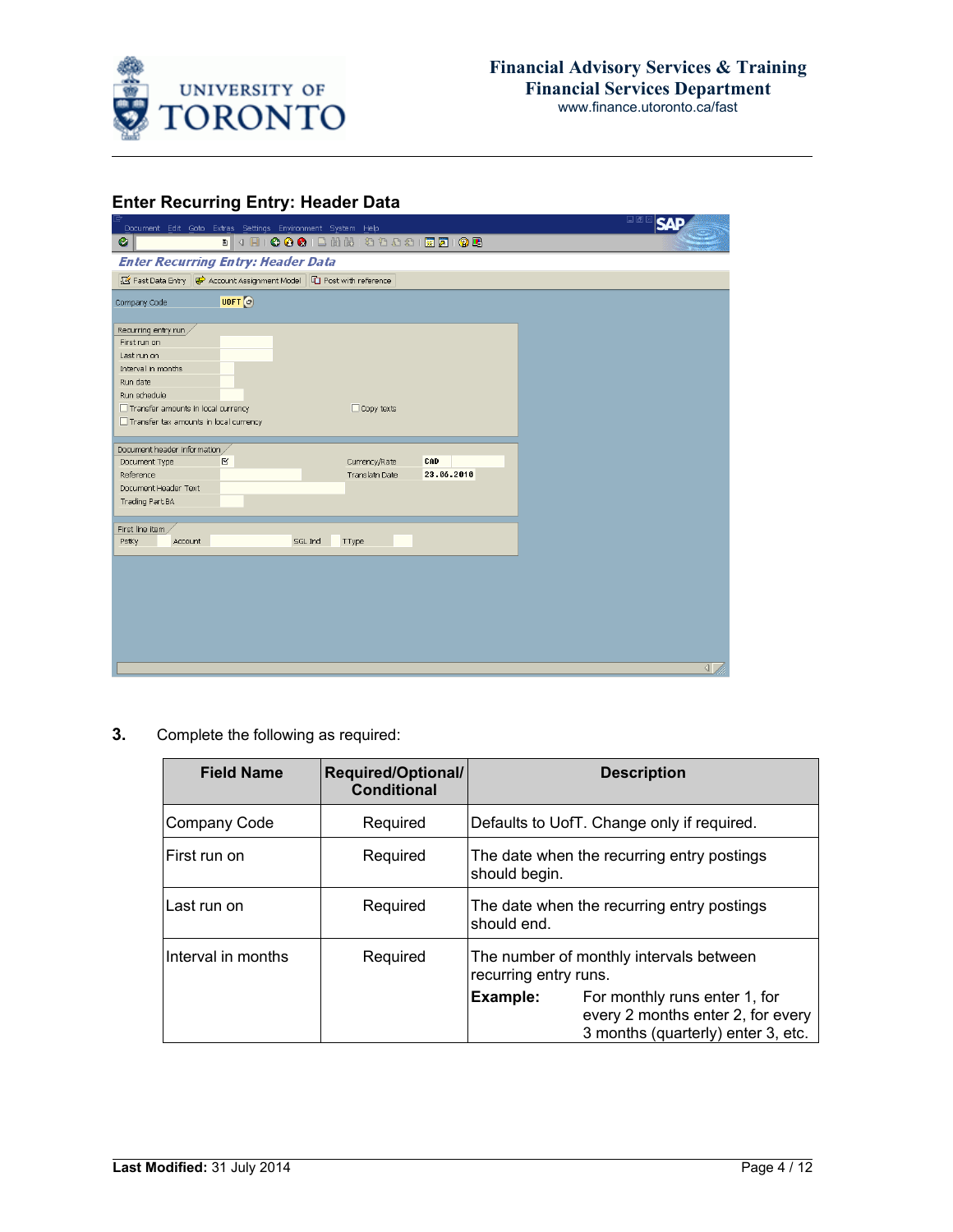

| <b>Field Name</b>              | Required/Optional/<br><b>Conditional</b> | <b>Description</b>                                                                                                                                                                                                                                                                                |
|--------------------------------|------------------------------------------|---------------------------------------------------------------------------------------------------------------------------------------------------------------------------------------------------------------------------------------------------------------------------------------------------|
| Run date                       | Required                                 | Determines the document and posting dates of<br>the transaction, as well as the entry date.                                                                                                                                                                                                       |
|                                |                                          | Run dates between 1-15 will be entered on the<br>15th of the month with the document date and<br>posting date equal to the run date.                                                                                                                                                              |
|                                |                                          | Run dates between 16-31 will be entered at<br>month-end with the document date and posting<br>date equal to the run date.                                                                                                                                                                         |
| Run schedule                   | Optional                                 | Do not use.                                                                                                                                                                                                                                                                                       |
| Copy texts                     | Optional                                 | By selecting this parameter the recurring entry<br>document long texts (in the document header and<br>line items) are transferred to the actual<br>documents.                                                                                                                                     |
| Document Type                  | Required                                 | Document transaction indicator. It determines the<br>document number ranges. More information on<br>the document types and what they mean, see:<br>http://www.finance.utoronto.ca/fast/grg/nav/amsfis<br>doctypes.htm<br>Example:<br>SA for Journal Entries, KN for<br>Accounts Payable Invoices. |
| Reference                      | Required                                 | Used to refer to source document or transaction<br>description.                                                                                                                                                                                                                                   |
| <b>Document Header</b><br>Text | Required/Optional                        | Description of transaction.<br>i<br>Required for Journal Entries, Optional for<br>Invoices.                                                                                                                                                                                                       |
| Currency/Rate                  | Required                                 | Defaults to CAD. Use the matchcode button to<br>select a different currency.                                                                                                                                                                                                                      |
| Translatn Date                 | Required                                 | Defaults based on the system generated rate for<br>the current date and is not normally changed.<br>The translation can be used to select an<br>exchange rate based on a specific date. If<br>Canadian leave blank.                                                                               |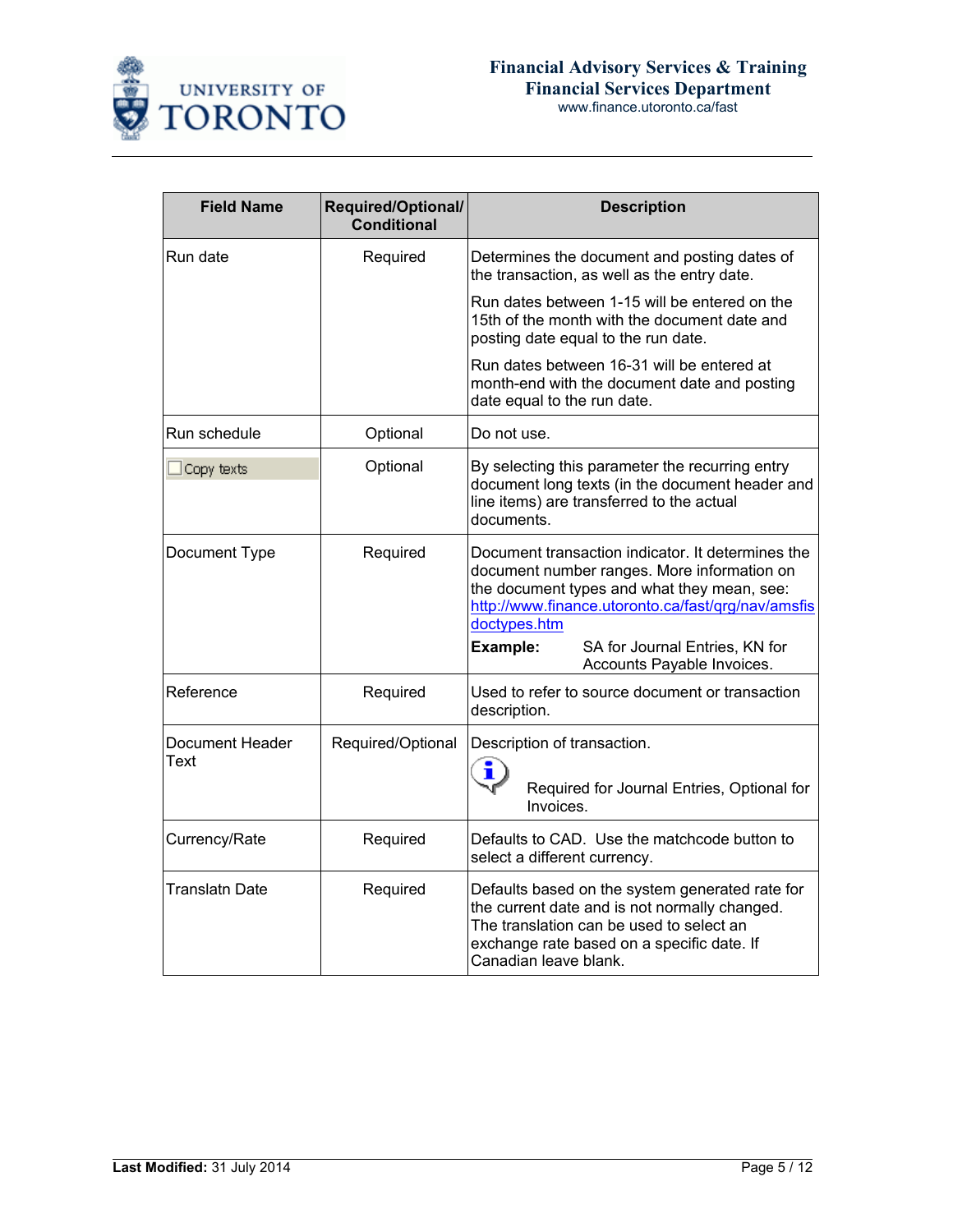

www.finance.utoronto.ca/fast

| <b>Field Name</b> | Required/Optional/<br><b>Conditional</b> | <b>Description</b>                                                                                                                                                                                                                                            |  |
|-------------------|------------------------------------------|---------------------------------------------------------------------------------------------------------------------------------------------------------------------------------------------------------------------------------------------------------------|--|
| PstKy             | Required                                 | Two-digit numeric key that determines the way<br>which the next document line item should be<br>entered. That is, it specifies the account types<br>required, the layout of the subsequent entry<br>screens, and whether the posting is a debit or<br>credit. |  |
|                   |                                          | Example:                                                                                                                                                                                                                                                      |  |
|                   |                                          | 31 – Credit vendor line item                                                                                                                                                                                                                                  |  |
|                   |                                          | 40 – Debit line item entry                                                                                                                                                                                                                                    |  |
|                   |                                          | 50 - Credit line item entry                                                                                                                                                                                                                                   |  |
| Account           | Required                                 | A numeric code which identifies a General Ledger<br>(G/L) account, a customer or a vendor.<br>If using post key 31 – the account field<br>requires a vendor account.<br>If using post key 40 or $50 -$ the account<br>field requires a G/L account.           |  |



| Transfer amounts in local currency |  |
|------------------------------------|--|
|                                    |  |
|                                    |  |

 $\Box$  Transfer tax amounts in local currency are only applicable for recurring entry documents in foreign currencies. Selecting these options would generate documents using the historical exchange rate rather than the current rate to translate actual and tax amounts respectively.

**4.** Click  $\heartsuit$  to accept the data and go to the *Enter Recurring Entry Add Vendor item* screen.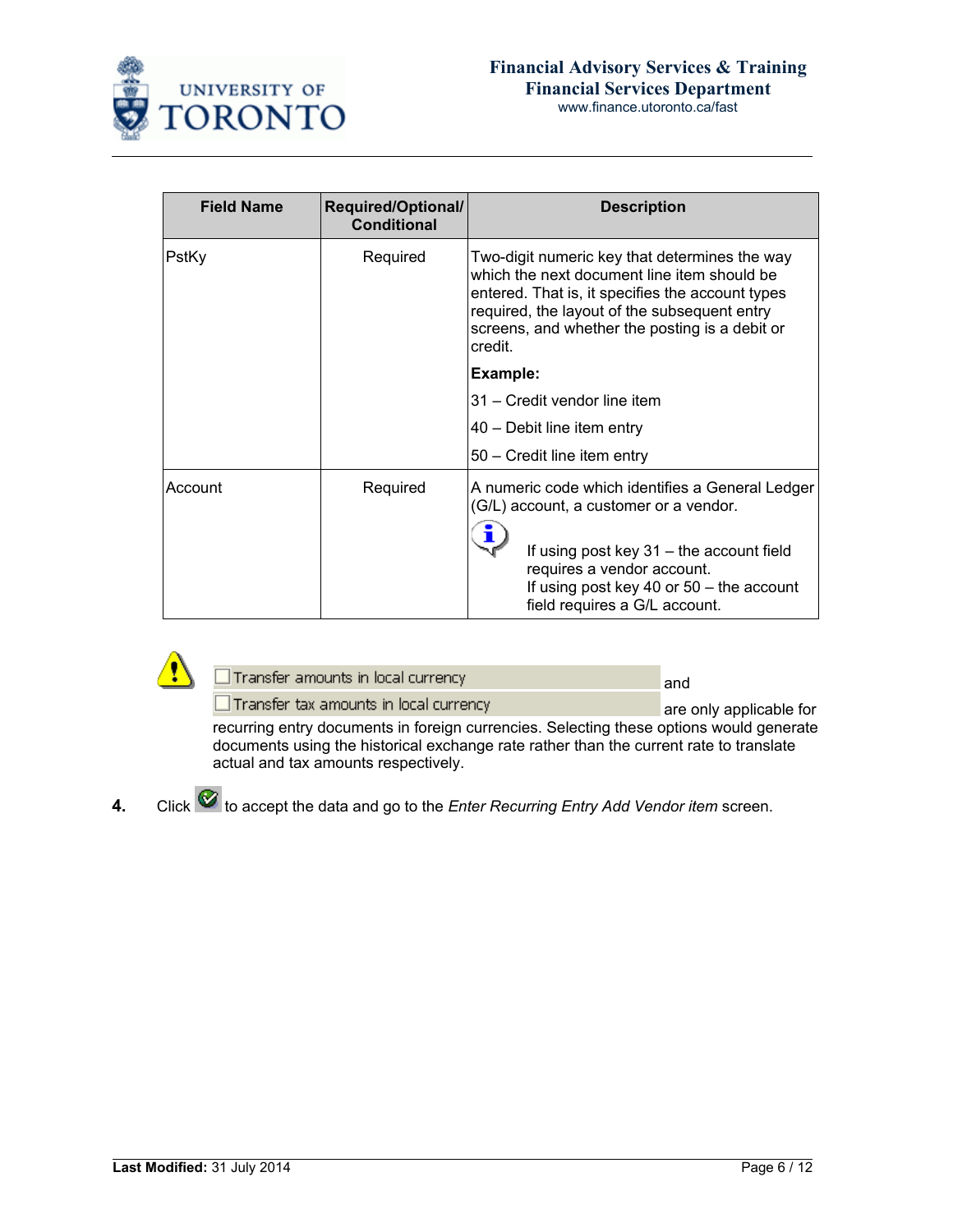

## **Enter Recurring Entry Add Vendor item**

|                       |                               |                  | Document Edit Goto Extras Settings Environment System Help       |        |                |            | L⊠⊠∣SAE          |
|-----------------------|-------------------------------|------------------|------------------------------------------------------------------|--------|----------------|------------|------------------|
| Ø                     |                               |                  | . 4 8 6 6 6 1 8 8 8 9 8 8 8 8 8 8 8 8 8                          |        |                |            |                  |
|                       |                               |                  | <b>Enter Recurring Entry Add Vendor item</b>                     |        |                |            |                  |
|                       |                               |                  | Q <b>G</b> G C → More data Acct model G Fast Data Entry II Taxes |        |                |            |                  |
| Vendor                | 100333                        | Dell Canada Inc. |                                                                  |        | G/L Acc        | 510000     |                  |
| Company Code          | <b>UOFT</b>                   |                  |                                                                  |        |                |            |                  |
| University of Toronto |                               | Toronto          |                                                                  |        |                |            |                  |
| Item 1 / Invoice / 31 |                               |                  |                                                                  |        |                |            |                  |
| Amount                |                               | CAD              |                                                                  |        |                |            |                  |
| Tax Amount            |                               |                  |                                                                  |        |                |            |                  |
|                       | $\triangledown$ Calculate tax |                  | Tax Code                                                         | $***$  |                |            |                  |
| Bus. Area             |                               |                  |                                                                  |        |                |            |                  |
| Payt Terms            | <b>YT 85</b>                  |                  | Days/percent                                                     | 35     | 7              | $\prime$   |                  |
| <b>Bline Date</b>     | 23.06.2010                    |                  | Fixed                                                            |        |                |            |                  |
| Disc. base            |                               |                  | Disc. Amount                                                     |        |                |            |                  |
|                       |                               |                  | Invoice ref.<br>Pmt Method                                       |        | $\prime$       |            |                  |
| Pmnt Block            |                               |                  | Ind. payee                                                       | $\Box$ | Pmt meth.supl. |            |                  |
| Assignment            |                               |                  |                                                                  |        |                |            |                  |
| Text                  |                               |                  |                                                                  |        | D              | Long Texts |                  |
|                       |                               |                  |                                                                  |        |                |            |                  |
| Next line item,       |                               |                  |                                                                  |        |                |            |                  |
| PstKy                 | Account                       |                  | SGL Ind                                                          | TType  |                |            |                  |
|                       |                               |                  |                                                                  |        |                |            |                  |
|                       |                               |                  |                                                                  |        |                |            |                  |
|                       |                               |                  |                                                                  |        |                |            |                  |
|                       |                               |                  |                                                                  |        |                |            |                  |
|                       |                               |                  |                                                                  |        |                |            |                  |
|                       |                               |                  |                                                                  |        |                |            |                  |
|                       |                               |                  |                                                                  |        |                |            |                  |
|                       |                               |                  |                                                                  |        |                |            |                  |
|                       |                               |                  |                                                                  |        |                |            | $\left  \right $ |
|                       |                               |                  |                                                                  |        |                |            |                  |

**5.** Complete the following as required:

| <b>Field Name</b>              | <b>Required/Optional/</b><br><b>Conditional</b> | <b>Description</b>                                                                                                                                                                                                                                                                                                                                                                                                        |
|--------------------------------|-------------------------------------------------|---------------------------------------------------------------------------------------------------------------------------------------------------------------------------------------------------------------------------------------------------------------------------------------------------------------------------------------------------------------------------------------------------------------------------|
| Amount                         | Required                                        | Line item amount in document currency.                                                                                                                                                                                                                                                                                                                                                                                    |
| $\triangleright$ Calculate tax | Required                                        | Defaults to selected and should be left on.                                                                                                                                                                                                                                                                                                                                                                               |
| Bus, Area                      | Required                                        | Defaults from the Cost Center. If no Cost Center<br>defined, $1000 = \text{non-ancillary}, 1001 - 1024 =$<br>ancillaries. UofT uses business area codes to<br>distinguish the financial activity for each ancillary<br>operating unit (i.e. residences, conferences,<br>parking, food and beverage and real estate) from<br>the rest of the financial activity at UofT (i.e.<br>Operating, Capital and Restricted funds). |
| Payt Terms                     | Required                                        | Defaults based on the vendor account number<br>used and should not be changed. Turn around<br>between invoice date and cheque production.                                                                                                                                                                                                                                                                                 |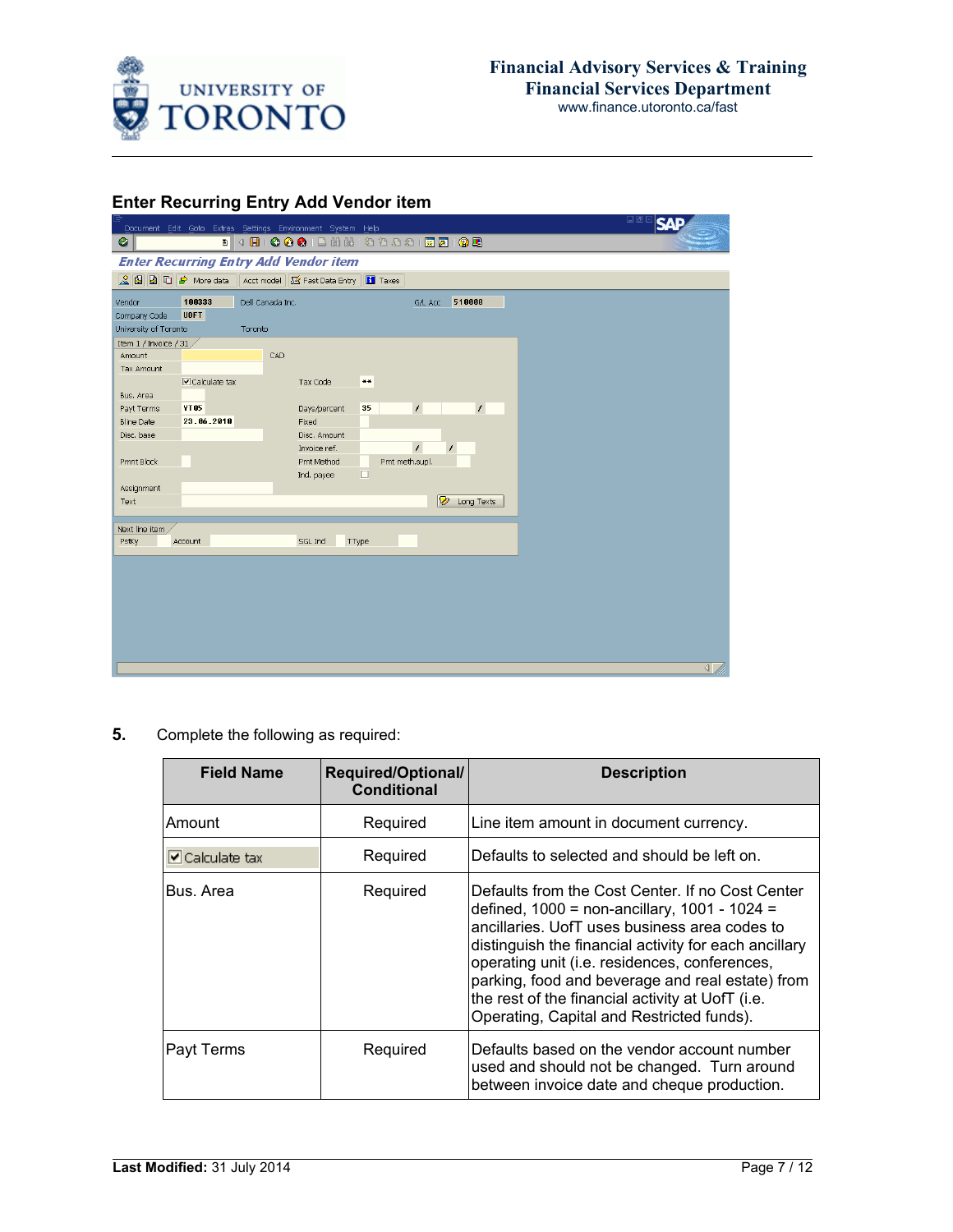

www.finance.utoronto.ca/fast

| <b>Field Name</b> | <b>Required/Optional/</b><br><b>Conditional</b> | <b>Description</b>                                                                                                                                                                                                                                            |
|-------------------|-------------------------------------------------|---------------------------------------------------------------------------------------------------------------------------------------------------------------------------------------------------------------------------------------------------------------|
| <b>Bline Date</b> | Required                                        | The baseline date defaults from the invoice or<br>document date entered on the Basic data tab and<br>should not be changed.                                                                                                                                   |
| Days/percent      | Required                                        | Do not use.                                                                                                                                                                                                                                                   |
| Assignment        | Required                                        | A text field that can be used to track and report on<br>line item postings. Field is case sensitive and<br>allows 18 characters. Previously referred to as<br>the allocation field.                                                                           |
| Text              | Required                                        | Line item specific explanatory description (e.g.<br>Invoice number, Vendor Name, brief description).<br>If previous line item text exists, enter '+' to copy<br>text.                                                                                         |
| PstKy             | Required                                        | Two-digit numeric key that determines the way<br>which the next document line item should be<br>entered. That is, it specifies the account types<br>required, the layout of the subsequent entry<br>screens, and whether the posting is a debit or<br>credit. |
|                   |                                                 | <b>Example:</b>                                                                                                                                                                                                                                               |
|                   |                                                 | 31 - Credit vendor line item                                                                                                                                                                                                                                  |
|                   |                                                 | 40 - Debit line item entry<br>50 - Credit line item entry                                                                                                                                                                                                     |
| Account           | Required                                        | A numeric code which identifies a General Ledger<br>(G/L) account, a customer or a vendor.<br>ī<br>If using post key 31 - the account field<br>requires a vendor account.<br>If using post key 40 or 50 - the account<br>field requires a G/L account.        |

The **Alternate Payee Address** function should not be used in recurring entry documents.

**6.** Click **6.** Click to accept the data and go to the next line of the *Recurring Entry*.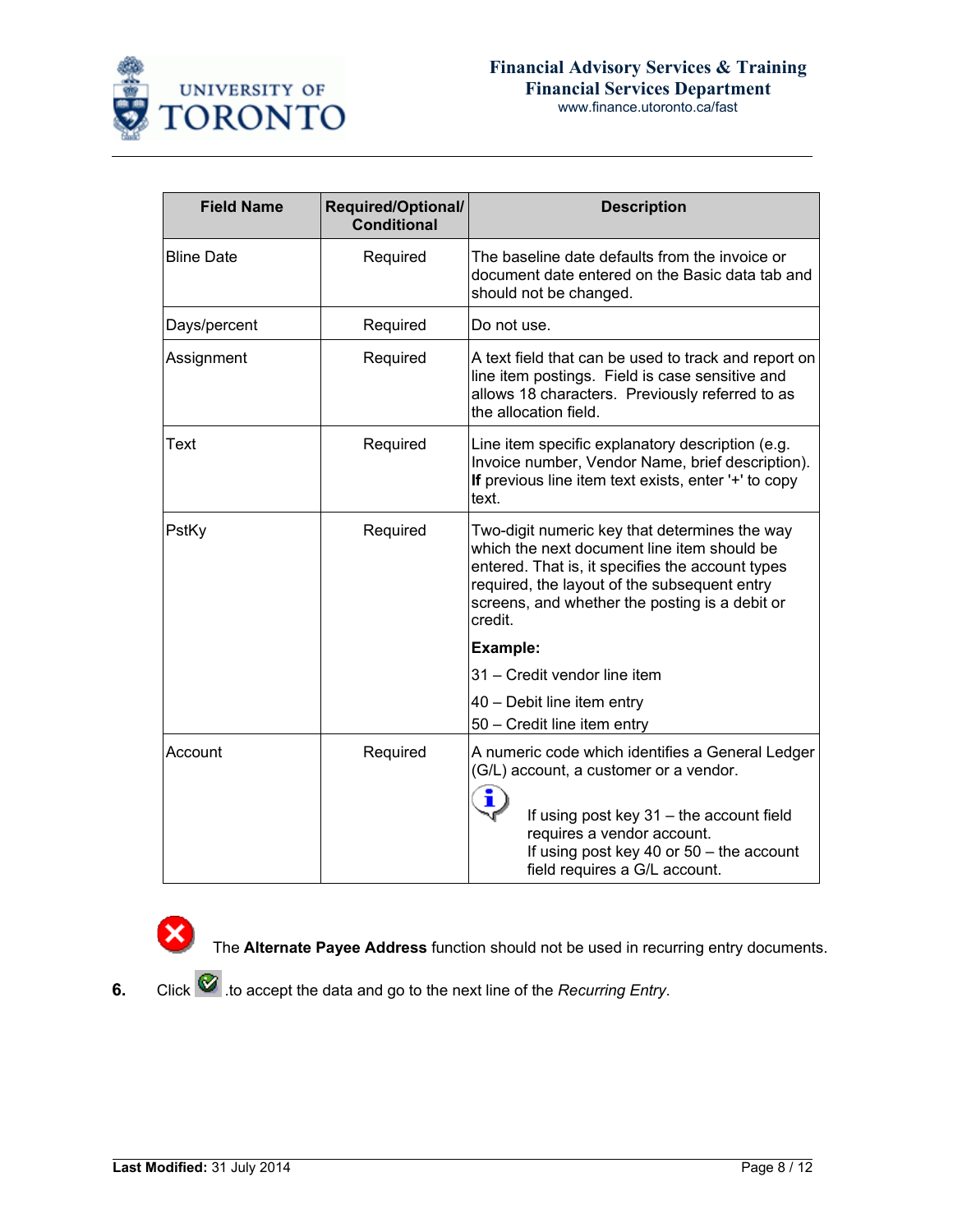

## **Enter Recurring Entry Add Vendor item**

|                               |                                   | Document Edit Goto Extras Settings Environment System Help                    |                       | <b>DE SAP</b>    |
|-------------------------------|-----------------------------------|-------------------------------------------------------------------------------|-----------------------|------------------|
| Ø                             |                                   |                                                                               |                       |                  |
|                               |                                   | <b>Enter Recurring Entry Add G/L account item</b>                             |                       |                  |
|                               |                                   | Q <b>G</b> G C → More data Acct model <b>G</b> Fast Data Entry <b>C</b> Taxes |                       |                  |
|                               |                                   |                                                                               |                       |                  |
| G/L Account                   | 825000                            | Supplies:General                                                              |                       |                  |
| Company Code                  | <b>UOFT</b> University of Toronto |                                                                               |                       |                  |
| Item 2 / Debit entry / 40 /   |                                   |                                                                               |                       |                  |
| Amount                        |                                   | CAD                                                                           |                       |                  |
| Tax Code                      |                                   |                                                                               |                       |                  |
|                               |                                   |                                                                               |                       |                  |
| <b>Business Area</b>          |                                   |                                                                               |                       |                  |
| Cost Center                   |                                   | Order                                                                         |                       |                  |
| Commitment Item               | <b>SUPPLIES</b>                   | Fund                                                                          |                       |                  |
| Funds Center                  |                                   | Earmarked Funds                                                               | $\Box$ Done           |                  |
|                               |                                   |                                                                               | $\Rightarrow$<br>More |                  |
| Purchasing Doc.<br>Assignment |                                   |                                                                               |                       |                  |
| Text                          |                                   |                                                                               | D<br>Long Texts       |                  |
|                               |                                   |                                                                               |                       |                  |
| Next Line Item,               |                                   |                                                                               |                       |                  |
| Account<br>PstKy              |                                   | SGL Ind<br>TType                                                              |                       |                  |
|                               |                                   |                                                                               |                       |                  |
|                               |                                   |                                                                               |                       |                  |
|                               |                                   |                                                                               |                       |                  |
|                               |                                   |                                                                               |                       |                  |
|                               |                                   |                                                                               |                       |                  |
|                               |                                   |                                                                               |                       |                  |
|                               |                                   |                                                                               |                       |                  |
|                               |                                   |                                                                               |                       |                  |
|                               |                                   |                                                                               |                       |                  |
|                               |                                   |                                                                               |                       | $\left  \right $ |

**7.** Complete the following as required:

| <b>Field Name</b>    | Required/Optional/<br><b>Conditional</b> | <b>Description</b>                                                                                                                                                                                                                                                                                                                                                                                                        |
|----------------------|------------------------------------------|---------------------------------------------------------------------------------------------------------------------------------------------------------------------------------------------------------------------------------------------------------------------------------------------------------------------------------------------------------------------------------------------------------------------------|
| Amount               | Required                                 | Line item amount in document currency.                                                                                                                                                                                                                                                                                                                                                                                    |
| Tax Code             | Required                                 | Tax category that identifies the applicable tax<br>rate. A list of frequently used tax codes can be<br>found at:<br>http://www.finance.utoronto.ca/Assets/Finance+Di<br>gital+Assets/grg/navigating/hstcodes.pdf                                                                                                                                                                                                          |
| <b>Business Area</b> | Required                                 | Defaults from the Cost Center. If no Cost Center<br>defined, $1000 = \text{non-ancillary}, 1001 - 1024 =$<br>ancillaries. UofT uses business area codes to<br>distinguish the financial activity for each ancillary<br>operating unit (i.e. residences, conferences,<br>parking, food and beverage and real estate) from<br>the rest of the financial activity at UofT (i.e.<br>Operating, Capital and Restricted funds). |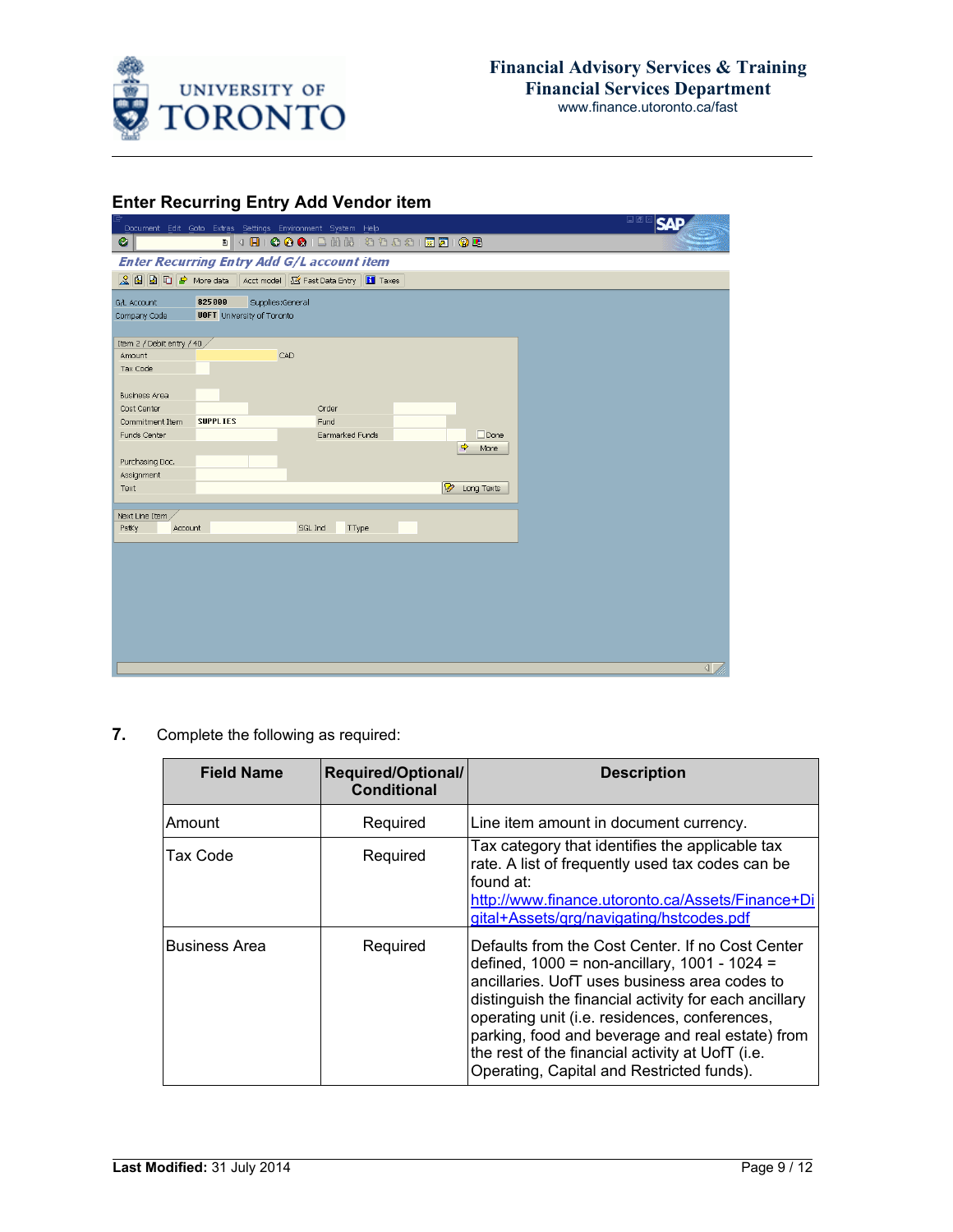

| www.finance.utoronto.ca/fast |
|------------------------------|
|                              |

| <b>Field Name</b>                 | Required/Optional/<br>Conditional | <b>Description</b>                                                                                                                                                                                                                                                                                 |  |  |
|-----------------------------------|-----------------------------------|----------------------------------------------------------------------------------------------------------------------------------------------------------------------------------------------------------------------------------------------------------------------------------------------------|--|--|
| Cost Center                       | Conditional                       | A five or six digit code that represents an<br>organizational unit or program and tracks activity<br>on a fiscal year basis. Financial transactions post<br>to EITHER a Cost Center OR an Internal Order,<br>but NOT both.                                                                         |  |  |
| Commitment Item                   | Optional                          | Defaults based on G/L Aused, can be overwritten.<br>An alphabetic code used to (1) group similar G/L<br>Accounts for summary reporting purposes (e.g.<br>Supplies) and (2) segregate budget dollars for<br>special purpose spending (i.e. EXP-UTFA and<br>SPECIALS within a Funds Center or Fund). |  |  |
| <b>Funds Center</b>               | Required                          | A six digit code, starting with "1" or "2" used to<br>record the funding and spending transactions for<br>financial activity reported on a fiscal year basis.<br>(i.e. operating, ancillary, principal investigator<br>(PI), etc.).                                                                |  |  |
| Order                             | Conditional                       | A six digit code that represents an organizational<br>unit or program and tracks activity on a non-fiscal<br>year basis, i.e. short term or ongoing basis.<br>Financial transactions post to EITHER a Cost<br>Center OR an Internal Order, but NOT both.                                           |  |  |
| Fund                              | Conditional                       | A six digit code, starting with "3" or "4" used to<br>record the funding and spending transactions for<br>financial activity which typically spans more than<br>1 fiscal year. (i.e. conference, research, etc.)                                                                                   |  |  |
| <b>Earmarked Funds</b>            | Optional                          | A document entered that reserves budget for<br>expected expenses. Referencing the document<br>number in a financial transaction will reduce the<br>reserved amount. Also referred to as a Manual<br>Reserve.                                                                                       |  |  |
| Earmarked Funds:<br>Document Item | Optional                          | The appropriate line item on manual reserves<br>with multiple line items. No entry is required for<br>manual reserves with only one line item.                                                                                                                                                     |  |  |
| Done                              | Optional                          | Will set the earmarked funds/funds commitment<br>to done                                                                                                                                                                                                                                           |  |  |
| Purchasing Doc.                   | Optional                          | Purchase Order document number.                                                                                                                                                                                                                                                                    |  |  |
| Optional<br>Assignment            |                                   | A text field that can be used to track and report on<br>line item postings. Field is case sensitive and<br>allows 18 characters. Previously referred to as<br>the allocation field.                                                                                                                |  |  |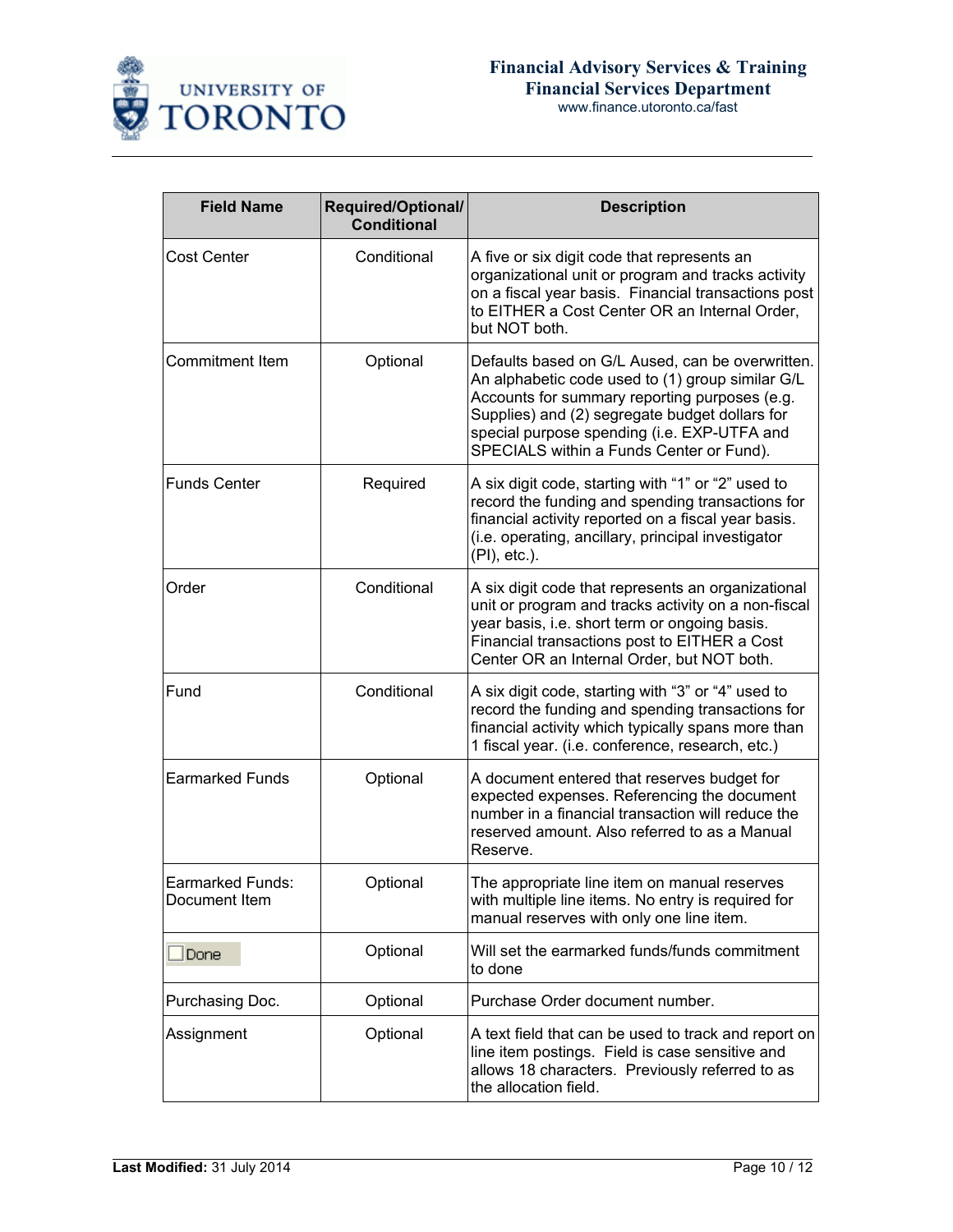

| www.finance.utoronto.ca/fast |  |
|------------------------------|--|
|------------------------------|--|

| <b>Field Name</b> | Required/Optional/<br><b>Conditional</b> | <b>Description</b>                                                                                                                                                    |
|-------------------|------------------------------------------|-----------------------------------------------------------------------------------------------------------------------------------------------------------------------|
| Text              | Required                                 | Line item specific explanatory description (e.g.<br>Invoice number, Vendor Name, brief description).<br>If previous line item text exists, enter '+' to copy<br>text. |

8. Click  $\frac{8}{\sqrt{2}}$  to go to the *Enter Recurring Entry Display Overview* screen to review the document.

### **Enter Recurring Entry Display Overview**

| Document Edit Goto Extras Settings Environment System Help |                                               |                                  |             |                      |                        | <b>SAP</b>     |  |  |
|------------------------------------------------------------|-----------------------------------------------|----------------------------------|-------------|----------------------|------------------------|----------------|--|--|
| Ø                                                          |                                               |                                  |             |                      |                        |                |  |  |
|                                                            | <b>Enter Recurring Entry Display Overview</b> |                                  |             |                      |                        |                |  |  |
| S Fast Data Entry   Taxes                                  |                                               |                                  |             |                      |                        |                |  |  |
| Document Date                                              | 23.06.2010                                    | Type                             | KN          | Company Code         | <b>UOFT</b>            |                |  |  |
| Posting Date                                               | 23.06.2010                                    | Period                           | $2^{\circ}$ | Currency             | CAD                    |                |  |  |
| Document Number                                            | <b>INTERNAL</b>                               | Fiscal Year                      | 2011        | Translatn Date       | 23.06.2010             |                |  |  |
| Reference                                                  | 123456                                        |                                  |             |                      |                        |                |  |  |
| Doc.Header Text                                            | Dell Payments                                 |                                  |             | Trading Part.BA      |                        |                |  |  |
| Items in document currency /                               |                                               |                                  |             |                      |                        |                |  |  |
| PK BusA Acct                                               |                                               |                                  |             | <b>CAD</b><br>Amount | Tax amnt               |                |  |  |
| 801 31<br>002 40 1000 0000825000 Suppl:general             |                                               | 1000 0000100333 Dell Canada Inc. |             | $100.00 -$<br>100.00 | $**$<br>E <sub>1</sub> |                |  |  |
|                                                            |                                               |                                  |             |                      |                        |                |  |  |
|                                                            |                                               |                                  |             |                      |                        |                |  |  |
|                                                            |                                               |                                  |             |                      |                        |                |  |  |
|                                                            |                                               |                                  |             |                      |                        |                |  |  |
|                                                            |                                               |                                  |             |                      |                        |                |  |  |
|                                                            |                                               |                                  |             |                      |                        |                |  |  |
|                                                            |                                               |                                  |             |                      |                        |                |  |  |
|                                                            |                                               |                                  |             |                      |                        |                |  |  |
|                                                            |                                               |                                  |             |                      |                        |                |  |  |
|                                                            |                                               |                                  |             |                      |                        |                |  |  |
| $D = 100.00$                                               | $C$ 188.88                                    |                                  |             | $0.00 *$             | 2 Line items           |                |  |  |
|                                                            |                                               |                                  |             |                      |                        |                |  |  |
| Other line item                                            |                                               |                                  |             |                      |                        |                |  |  |
| acount<br>PstKy                                            |                                               | SGL Ind                          |             | TType                |                        |                |  |  |
|                                                            |                                               |                                  |             |                      |                        |                |  |  |
|                                                            |                                               |                                  |             |                      |                        |                |  |  |
|                                                            |                                               |                                  |             |                      |                        |                |  |  |
|                                                            |                                               |                                  |             |                      |                        | $\blacksquare$ |  |  |

**9.** Click **H** to post the document. Record the system generated document number on the original document and file.

#### **Resource Information:**



Contact your FAST team representative for additional assistance using this function. [http://www.finance.utoronto.ca/fast/contacts.htm](http://finance.utoronto.ca/fast/fast-team-contacts-and-faculty-representatives/)